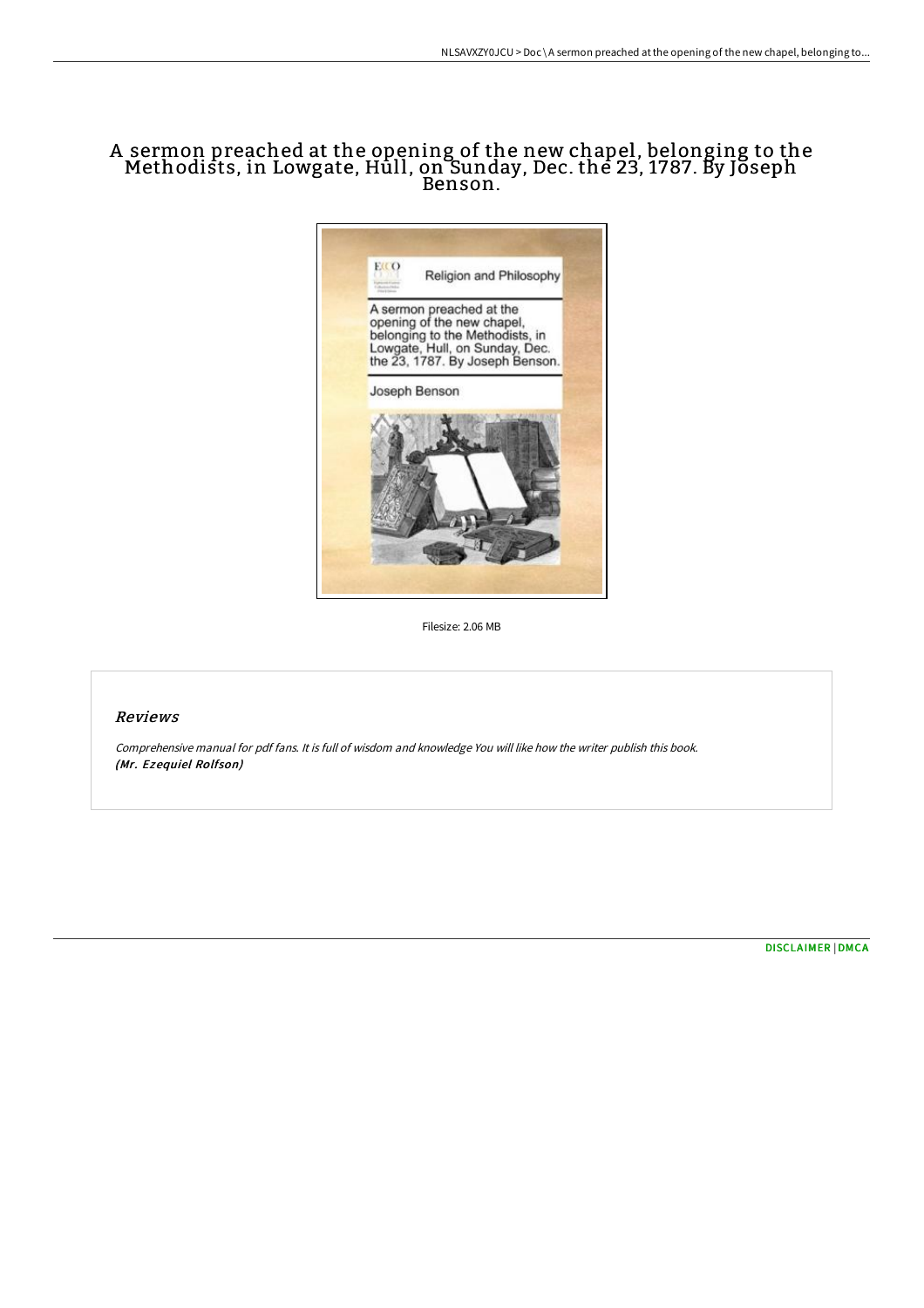## A SERMON PREACHED AT THE OPENING OF THE NEW CHAPEL, BELONGING TO THE METHODISTS, IN LOWGATE, HULL, ON SUNDAY, DEC. THE 23, 1787 . BY JOSEPH BENSON.



To save A sermon preached at the opening of the new chapel, belonging to the Methodists, in Lowgate, Hull, on Sunday, Dec. the 23, 1787. By Joseph Benson. PDF, please follow the web link beneath and save the ebook or get access to other information which are relevant to A SERMON PREACHED AT THE OPENING OF THE NEW CHAPEL, BELONGING TO THE METHODISTS, IN LOWGATE, HULL, ON SUNDAY, DEC. THE 23, 1787. BY JOSEPH BENSON. ebook.

Gale ECCO, Print Editions. Paperback. Book Condition: New. This item is printed on demand. Paperback. 36 pages. Dimensions: 9.7in. x 7.4in. x 0.1in.The 18th century was a wealth of knowledge, exploration and rapidly growing technology and expanding record-keeping made possible by advances in the printing press. In its determination to preserve the century of revolution, Gale initiated a revolution of its own: digitization of epic proportions to preserve these invaluable works in the largest archive of its kind. Now for the first time these high-quality digital copies of original 18th century manuscripts are available in print, making them highly accessible to libraries, undergraduate students, and independent scholars. The Age of Enlightenment profoundly enriched religious and philosophical understanding and continues to influence present-day thinking. Works collected here include masterpieces by David Hume, Immanuel Kant, and Jean-Jacques Rousseau, as well as religious sermons and moral debates on the issues of the day, such as the slave trade. The Age of Reason saw conflict between Protestantism and Catholicism transformed into one between faith and logic -- a debate that continues in the twenty-first century. The below data was compiled from various identification fields in the bibliographic record of this title. This data is provided as an additional tool in helping to insure edition identification: British LibraryT099337An Advertisement indicates this was printed in 1788. Also issued in the same year omitting and published for the benefit of the chapel. Hull : printed by G. Prince, Hull, and published for the benefit of the chapel, 1788. 27, 1p. ; 12 This item ships from La Vergne,TN. Paperback.

剾 Read A sermon preached at the opening of the new chapel, belonging to the [Methodists,](http://bookera.tech/a-sermon-preached-at-the-opening-of-the-new-chap-1.html) in Lowgate, Hull, on Sunday, Dec. the 23, 1787. By Joseph Benson. Online

 $\Box$  Download PDF A sermon preached at the opening of the new chapel, belonging to the [Methodists,](http://bookera.tech/a-sermon-preached-at-the-opening-of-the-new-chap-1.html) in Lowgate, Hull, on Sunday, Dec. the 23, 1787. By Joseph Benson.